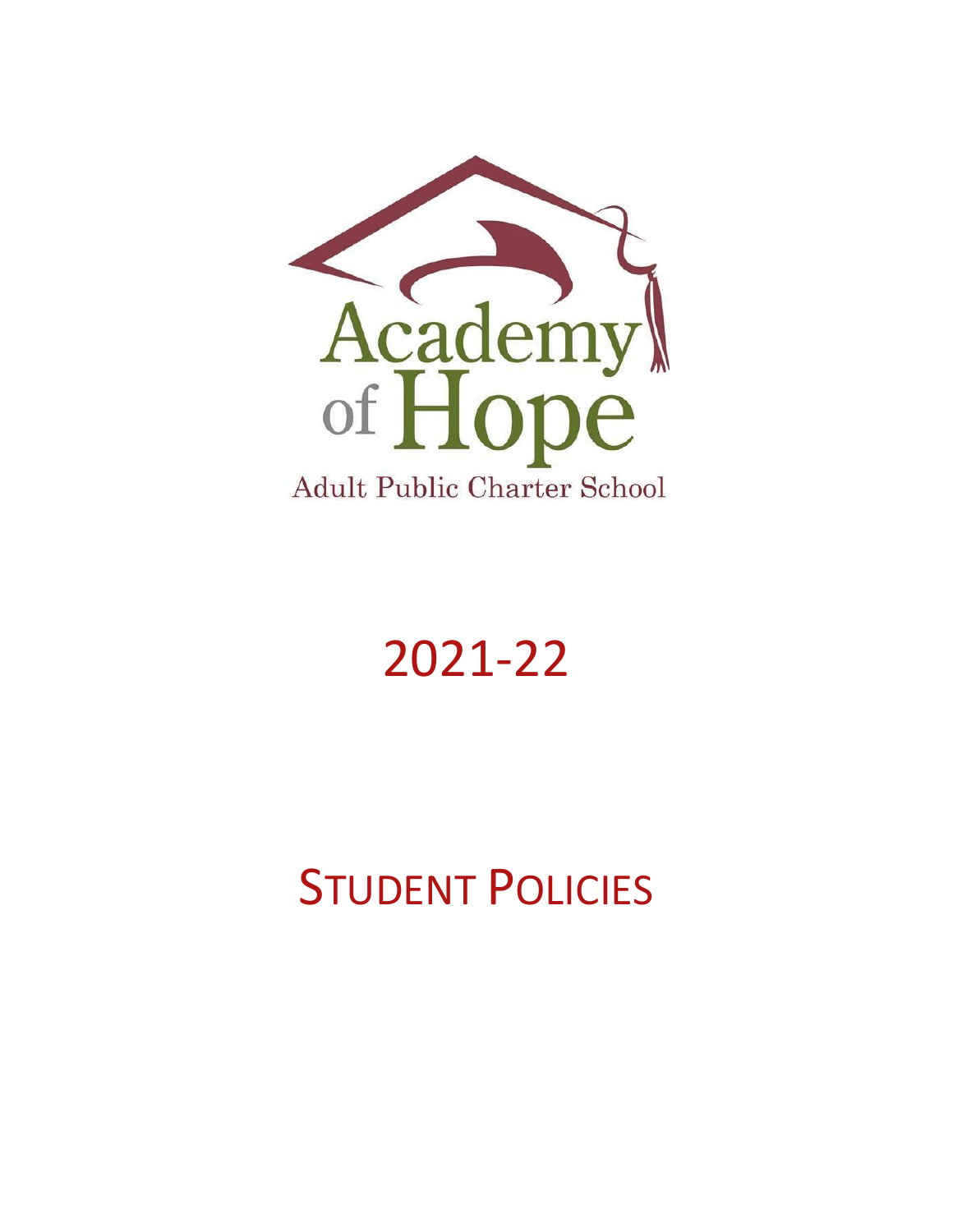# **Table of Contents**

| Nondiscrimination Policy                                               | 3              |
|------------------------------------------------------------------------|----------------|
| <b>Attendance Policy</b>                                               | 4              |
| Absences                                                               | 5              |
| Unenrollment                                                           | 6              |
| <b>Discipline Policy</b>                                               | $\overline{7}$ |
| <b>Standards of Conduct</b>                                            | 7              |
| Guidelines for Suspension and Expulsion                                | 8              |
| Student Rights with Respect to Suspensions                             | 8              |
| Out-of-School Suspension Guidelines                                    | 8              |
| <b>Expulsion Guidelines</b>                                            | 9              |
| Due Process and Appeals Process for Suspension and Expulsion Decisions | 9              |
| <b>Admissions Preference Policy</b>                                    | 10             |
| Grievance or Complaint Procedure                                       | $10 - 11$      |
| Notification of FERPA rights                                           | 12             |
| <b>Open Meetings Policy</b>                                            | 13             |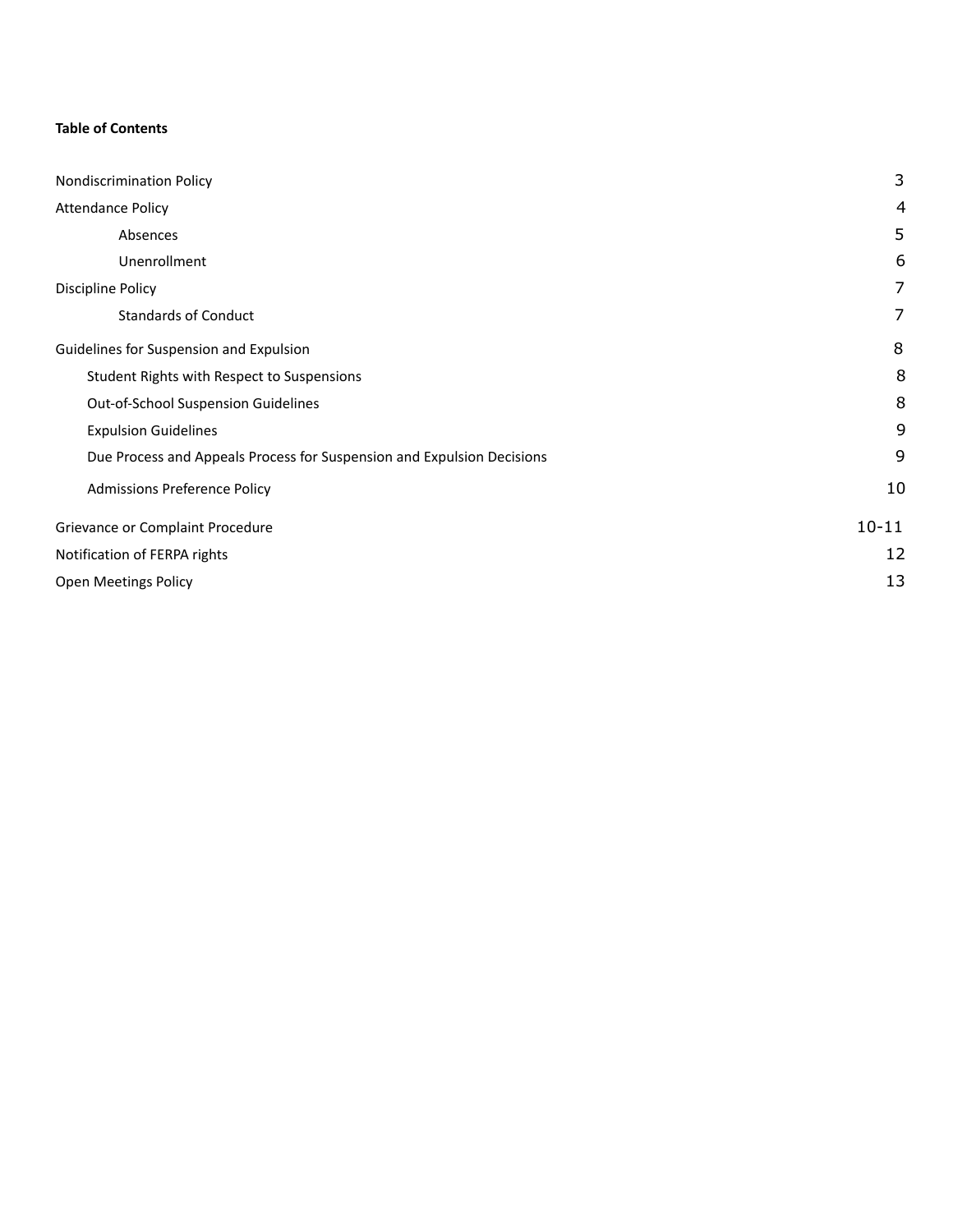#### NONDISCRIMINATION POLICY

In accordance with the D.C. Human Rights Act of 1977, as amended, D.C. Code § 2-1402.41, et sec. (Act), and other applicable local and federal law, Academy of Hope Adult Public Charter School, in providing educational programs and services, does not discriminate on the basis of actual or perceived race, color, religion, national origin, sex, age, marital status, personal appearance, sexual orientation, gender identity or expression, familial status, family responsibilities, political affiliation, disability, source of income, or other status protected by applicable law. Harassment is a form of discrimination, which is prohibited by the Act.

Discrimination in violation of the Act will not be tolerated. Violators will be subject to disciplinary action. Anyone who experiences or observes discriminated or harassment should immediately report the matter to Lecester Johnson, Chief Executive Officer (CEO), 2315 18th Place, NE, Washington, DC 20018, 202-269-6623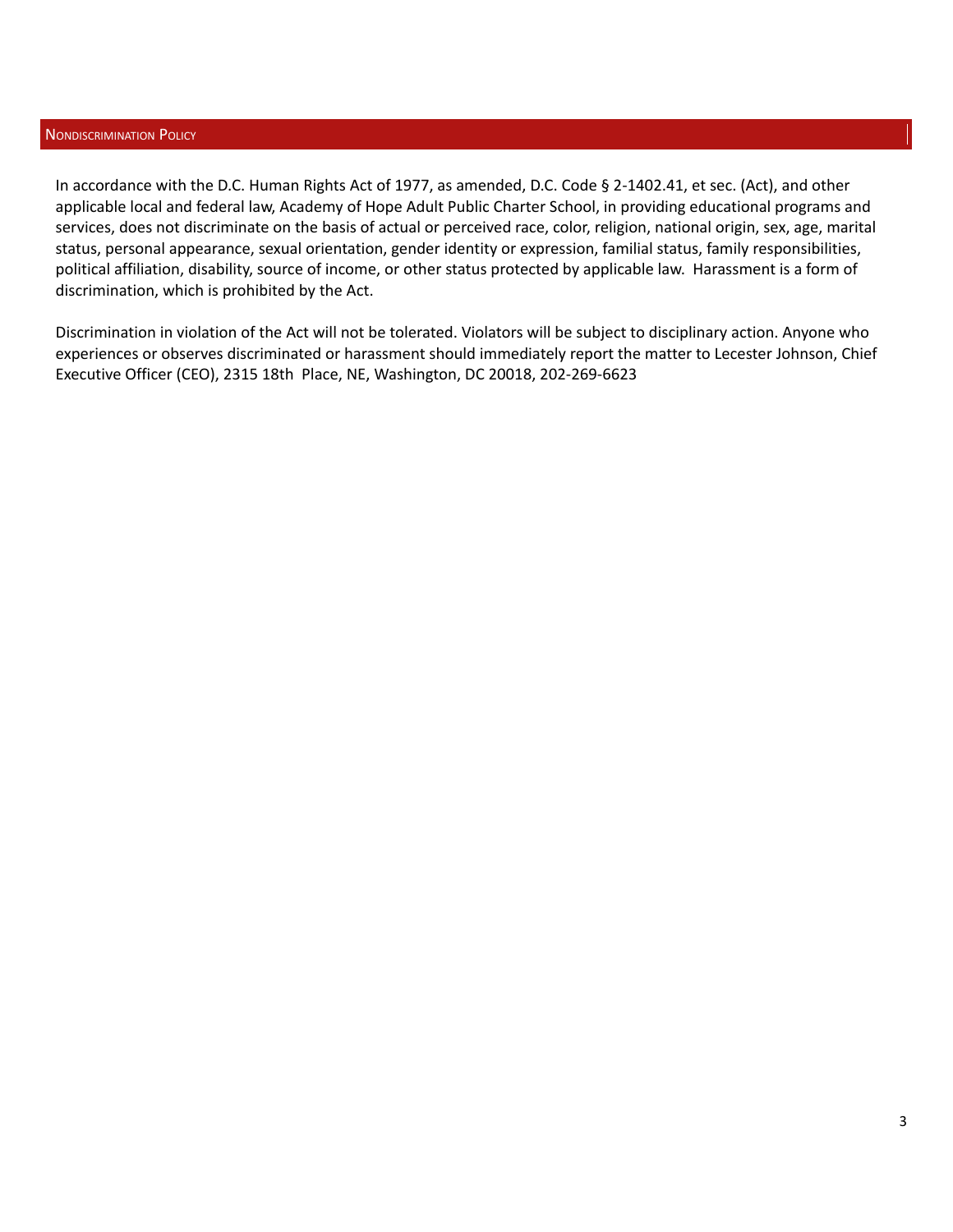#### **ATTENDANCE POLICY**

Attendance is a critical component for academic success. Learners are expected to engage in school regularly. It is important to attend and participate in all learning in order to obtain needed information to complete your program and/or graduate. Our most successful learners make educational gains after 100 hours of instructional engagement.

Academy of Hope APCS staff will make every attempt to contact and re-engage learners according to the contact schedule listed below. Learners who fail to respond to AoH's contact and re-engage in learning for a period of 21 days are **at risk of being unenrolled from the program.**

| <b>Missed</b><br><b>Classes</b>            | <b>Action Taken</b>                                                                                                                                                                                                                                                                               |
|--------------------------------------------|---------------------------------------------------------------------------------------------------------------------------------------------------------------------------------------------------------------------------------------------------------------------------------------------------|
| (Days)                                     |                                                                                                                                                                                                                                                                                                   |
|                                            | No Show Attendance (Admissions/Instructional Team/ and Student Support)                                                                                                                                                                                                                           |
| 1 Week of<br>Classes<br>$(4 \text{ days})$ | Learners will receive a call from an individual teacher to inquire about missed class. This contact will<br>$\bullet$<br>be logged into the SIS.<br>Learners will be outreached by Student Support Specialists and logged into the SIS (Learners with 2 or<br>$\bullet$                           |
|                                            | more absences).                                                                                                                                                                                                                                                                                   |
|                                            | A robocall and email from the admissions team will be sent each day to absent learners. (We will make<br>$\bullet$<br>every effort to engage learners before unenrollment.)                                                                                                                       |
| 2 <sup>nd</sup> Week of<br>Classes         | Learners will continue to receive contact from individual teachers via direct call. This contact will be<br>$\bullet$<br>logged into the SIS.                                                                                                                                                     |
| $(8 \text{ days})$                         | The admissions team will attempt direct contact with learners who were not unenrolled during week<br>$\bullet$<br>one. This contact will be logged into the SIS.                                                                                                                                  |
| <b>Term Attendance</b>                     |                                                                                                                                                                                                                                                                                                   |
| Weekly<br>Absent<br>Report                 | Weekly absent reports will be sent to student support and principals/instructional managers each<br>$\bullet$<br>Thursday by 5pm.                                                                                                                                                                 |
| 10 Classes<br>$(5$ Days)                   | Learners will continue to receive contact from individual teachers via direct call. This contact will be<br>$\bullet$<br>logged into the SIS.                                                                                                                                                     |
|                                            | Student Support will contact learners via phone and/or email to inquire about missed days. Collect<br>$\bullet$<br>documentation to support missed days, if applicable. Log contact in SIS. Forward any documentation<br>to the admission team for filing.                                        |
| 16 Classes<br>(8 Days)                     | Learners will continue to receive contact from individual teachers via direct call. This contact will be<br>$\bullet$<br>logged into the SIS.                                                                                                                                                     |
|                                            | Student support, principals/instructional managers, and instructional team will meet weekly to discuss<br>$\bullet$<br>learners with 8+ days and develop a plan of action. If the decision is to unenroll a learner, this<br>information will be forwarded to the admissions team for completion. |
|                                            | Student Support will contact Learners via phone and/or email to inquire about missed days. Collect<br>$\bullet$<br>documentation to support missed days if applicable. Log contact in SIS. Forward any documentation<br>to the admission team for filing.                                         |
| 24 Classes<br>$(12 \text{ Days})$          | Learners will continue to receive contact from individual teachers via direct call. This contact will be<br>$\bullet$<br>logged into the SIS.                                                                                                                                                     |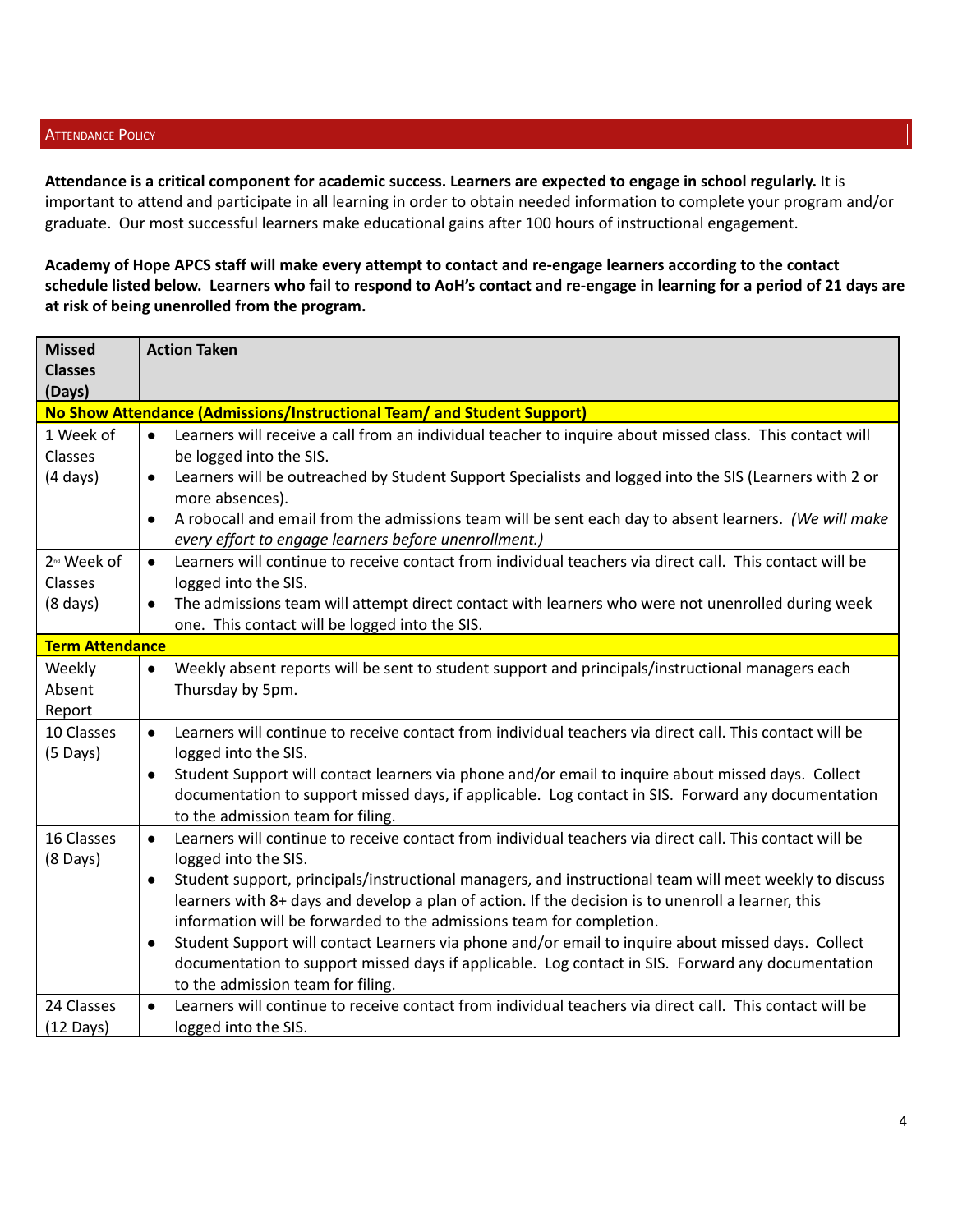|                     | Student support, principals/instructional managers, and instructional team will meet weekly to discuss                                            |  |  |
|---------------------|---------------------------------------------------------------------------------------------------------------------------------------------------|--|--|
|                     | learners with 8+ days and develop a plan of action. If the decision is to unenroll a learner, this                                                |  |  |
|                     | information will be forwarded to the admissions team for completion.                                                                              |  |  |
|                     | Student Support will contact Learners via phone and/or email to develop attendance plan for                                                       |  |  |
|                     | re-engagement and offer necessary resources if needed. Collect documentation to support missed                                                    |  |  |
|                     | days, if applicable. Log contact in SIS. Forward any documentation to the admission team for filing.                                              |  |  |
|                     | If a learner is not responding to outreach, a letter will be mailed to the Learner to advise no contact<br>$\bullet$<br>may lead to unenrollment. |  |  |
| 32 Classes          | Learners will continue to receive contact from individual teachers via direct call. This contact will be<br>$\bullet$                             |  |  |
| $(16 \text{ Days})$ | logged into the SIS.                                                                                                                              |  |  |
|                     | Student support, principals/instructional managers, and instructional team will meet weekly to discuss<br>$\bullet$                               |  |  |
|                     | learners with 8+ days and develop a plan of action. If the decision is to unenroll a learner, this                                                |  |  |
|                     | information will be forwarded to the admissions team for completion.                                                                              |  |  |
|                     | Student Support will contact Learners via phone and/or email to develop attendance contracts for                                                  |  |  |
|                     | re-engagement and offer necessary resources if needed. Collect documentation to support missed                                                    |  |  |
|                     | days if applicable. Log contact in SIS. Forward any documentation to the admission team for filing.                                               |  |  |
|                     | If a learner is not responding to outreach, they may be unenrolled at this point. Decisions will be made<br>$\bullet$                             |  |  |
|                     | by the Academic Leadership team to unenroll.                                                                                                      |  |  |
| 42 Classes          | Learners will continue to receive contact from individual teachers via direct call. This contact will be<br>$\bullet$                             |  |  |
| $(21 \text{ Days})$ | logged into the SIS.                                                                                                                              |  |  |
|                     | Student support, principals/instructional managers, and instructional team will meet weekly to discuss<br>$\bullet$                               |  |  |
|                     | the decision to unenroll learners with 21+ days and forward a list of unenrolled Learners to the                                                  |  |  |
|                     | admissions team.                                                                                                                                  |  |  |

# **Acceptable Documentation for Excused Absences**

If a learner is experience any of the following types of absences the admissions team will accept documentation (listed below) to excuse the absence and/or defer the learner. This documentation will serve as communication to Academy of Hope staff and should be forwarded to the admissions team for filing in the learner's permanent file. A Learner may have the opportunity to defer until the next term if any of the following types of absences exist.

If you experience any of the following types of absences, it is your responsibility to forward acceptable documentation to the Enrollment & Registration team at **enrollment@aohdc.org**. This documentation will serve as communication to Academy of Hope staff.

| <b>Type of Absence</b>                           | What documentation is acceptable?                                                                                                                  |
|--------------------------------------------------|----------------------------------------------------------------------------------------------------------------------------------------------------|
| <b>Illness</b>                                   | Doctor's note                                                                                                                                      |
| Doctor's Appointment                             | Appointment card, Doctor's note, etc.                                                                                                              |
| Moving residence                                 | Proof of residency dated within one week of the move (ex.<br>lease, letter, bill, etc.) (learner must complete new residency<br>verification form) |
| Social Service/Housing Appointments              | Recertification Letter with Appointment Date or<br>documentation showing appointment date (this is the only<br>acceptable documentation)           |
| Emergencies (ex. accidents, death in the family) | Obituary, emergency room/discharge paperwork, etc.                                                                                                 |
| Religious obligation                             | No documentation needed.                                                                                                                           |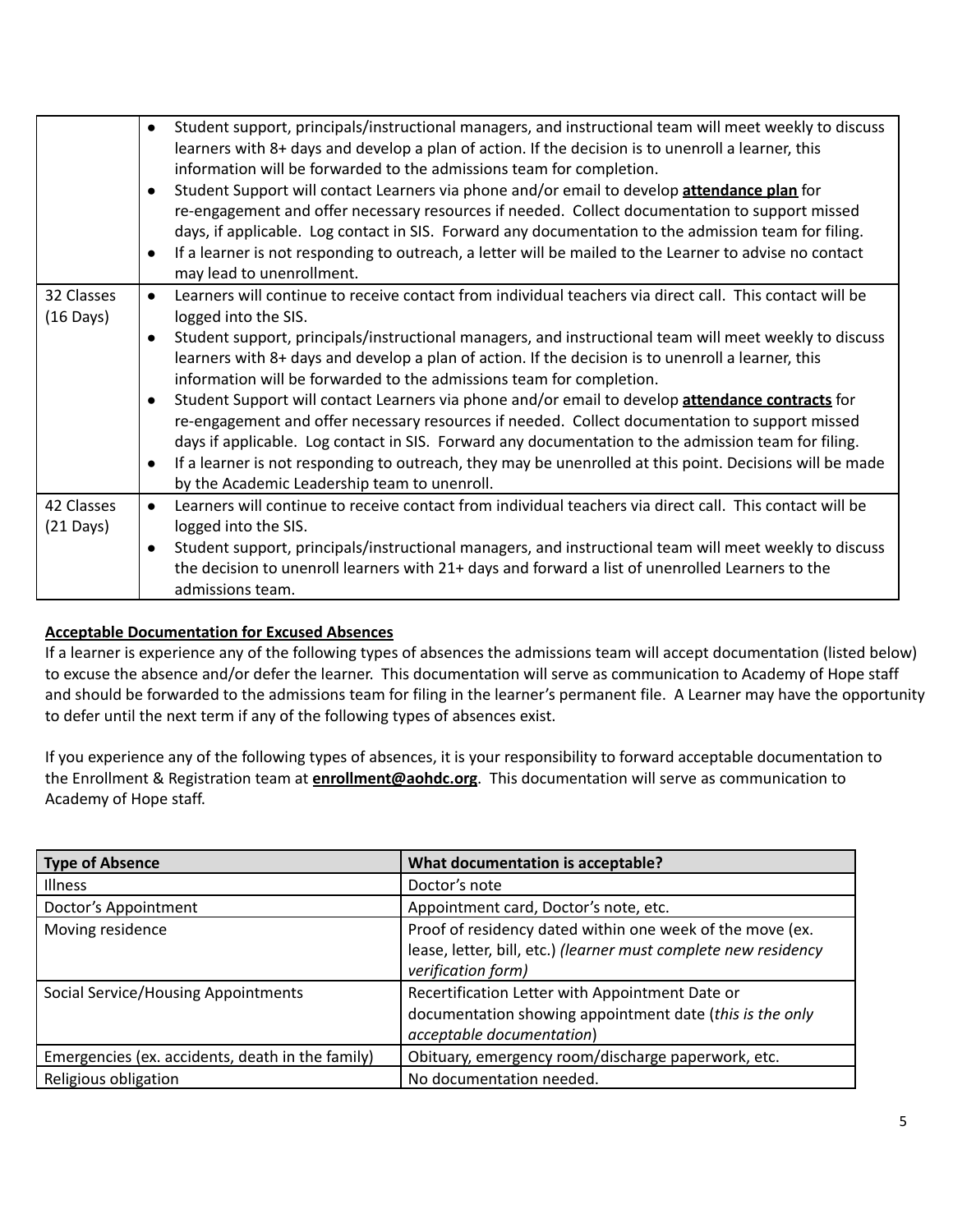|  | Jury Duty/Court Appearance | Jury summons letter/Court notice showing court date |
|--|----------------------------|-----------------------------------------------------|
|--|----------------------------|-----------------------------------------------------|

# **UN ENROLLMENT/DEFERMENT**

If a learner is unenrolled, they will have to re-register for classes. If a learner is unenrolled for health reasons, due to the death or care of an immediate family member, or for other reasonable issues determined by the attendance team the learner may have the option to defer for one term. Deferring for a term can only be done once in a 12-month period and is granted on a case-by-case basis. Please contact your campus registrar to discuss your deferment options.

| To be eligible for deferment, learners must complete the following steps:                                 |                                                                  |  |  |
|-----------------------------------------------------------------------------------------------------------|------------------------------------------------------------------|--|--|
| CASAS Test (if needed).<br>»                                                                              |                                                                  |  |  |
| Complete employment form (if there has been a change in employment).<br>»                                 |                                                                  |  |  |
| »                                                                                                         | Have no outstanding discipline or attendance issues.             |  |  |
| Residency verification form is completed and up-to-date.                                                  |                                                                  |  |  |
| <b>Acceptable Reasons for Deferment</b><br>What documentation is acceptable?                              |                                                                  |  |  |
| Health Related (ex. hospitalization, surgery,                                                             | Doctor's note (ex. Surgery paperwork, doctor's paperwork showing |  |  |
| illness lasting longer than 8 days)<br>extended hospitalization, etc.)                                    |                                                                  |  |  |
| Health Related for an Immediate Family                                                                    | Doctor's note (ex. Surgery paperwork, doctor's paperwork showing |  |  |
| Member (ex. hospitalization, surgery, illness<br>extended hospitalization, etc.)                          |                                                                  |  |  |
| lasting longer than 8 days)                                                                               |                                                                  |  |  |
| <b>Mental Health Related</b>                                                                              | Doctor's note (ex. Surgery paperwork, doctor's paperwork showing |  |  |
|                                                                                                           | extended hospitalization, etc.)                                  |  |  |
| <b>Homelessness</b>                                                                                       | Letter from shelter, transitional housing, housing program, etc. |  |  |
|                                                                                                           | (documentation for homelessness is not required)                 |  |  |
| Remember that you have the option to switch to a "ONLINE ONLY" schedule. If you need assistance with this |                                                                  |  |  |

*type of transfer, please contact your campus registrar.*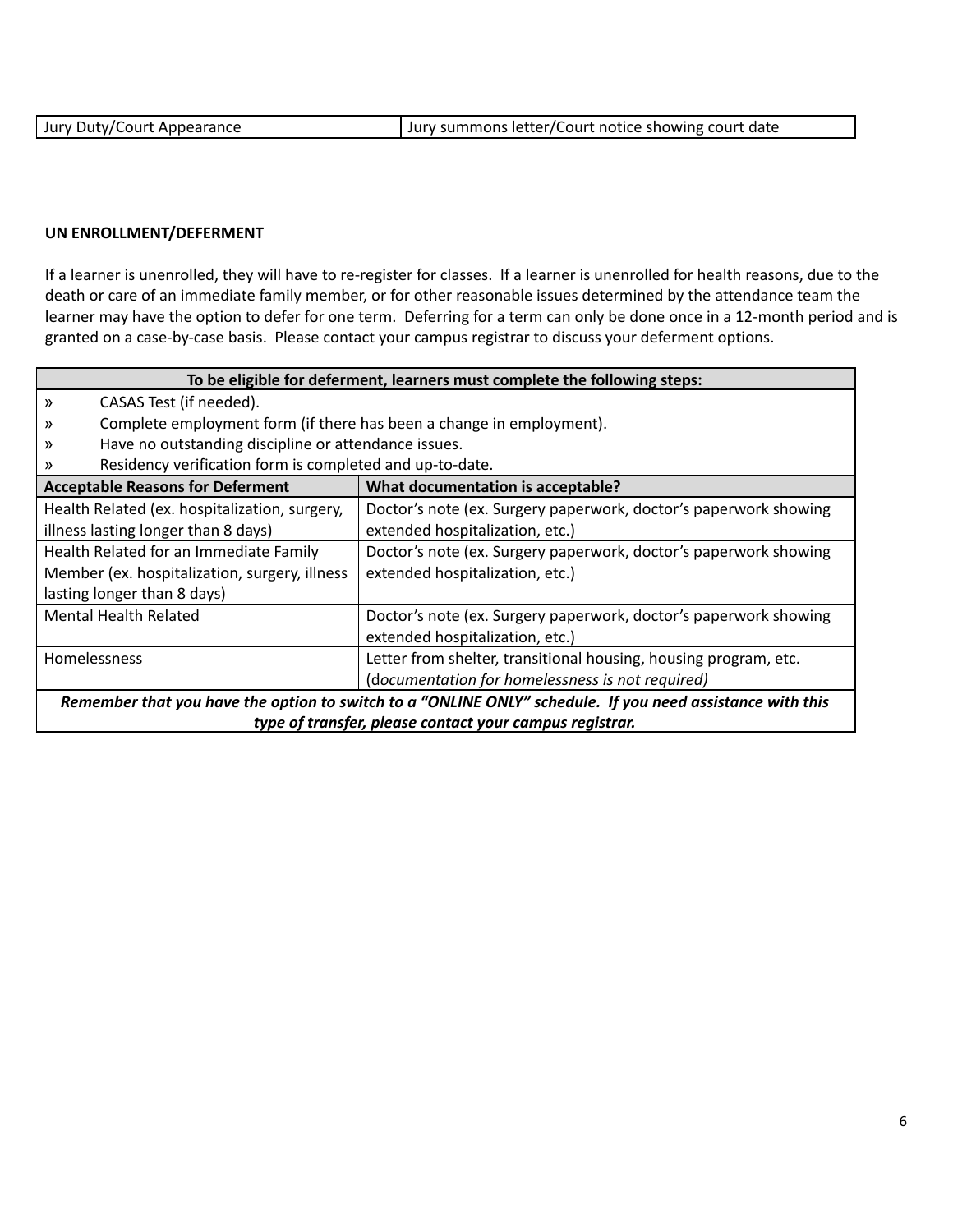#### **DISCIPLINE POLICY**

AoH believes that every learner should have the opportunity to learn the skills and values necessary for personal development. Every learner also has the right to learn and be safe, and no one has the right to interrupt learning or make others feel unsafe. During the first week of class, learners receive their schedules, and all learners participate in a formal orientation. The orientation provides learners an opportunity to get to know other learners and the AoH faculty and staff. The orientation also provides an overview of AoH's programs, policies and procedures, including a thorough introduction to our disciplinary policy: the AoH Student Code of Conduct.

The Student Code of Conduct includes clear rules about the treatment of others (learners, staff and volunteers), attendance, late arrival, banned substances, and attire. The Student Code of Conduct clearly describes the potential consequences of violating these rules. There is also a process if they have complaints about peers, staff, school policies or disciplinary actions. In accordance with District of Columbia law (DCMR Title 25), serious violations of school policy and/or the Student Code of Conduct may lead to the suspension or expulsion of a learner. Every learner will be asked to sign a learner contract containing the Student Code of Conduct, indicating his or her willingness to abide by all school rules and policies.

#### STANDARDS OF CONDUCT

- The staff of Academy of Hope Adult Public Charter School encourages learning and personal growth. We expect all learners, teachers, staff and volunteers to respect one another at all times. We encourage and support one another as we learn and grow together in order to meet our goals.
- AoH does not allow alcohol or drug use on our grounds. Learners who come to school under the influence of substances will be asked to leave. AoH is a safe place for all learners and staff.
- AoH does not tolerate violence of any kind. Learners who become violent with other classmates or staff will be suspended for a period determined by the Associate Campus Principal. Violence includes physically striking someone or using strong abusive or threatening language toward someone.
- AoH forbids all of its learners from harassing any other learner, volunteer or staff member because of race, color, religion, sex, age, marital status, disability, national origin, personal appearance, sexual orientation, gender identity or expression, familial status, family responsibilities, political affiliation, source of income or any other reason prohibited by law.
- AoH prohibits harassment at AoH itself and in social or educational activities (for example, celebrations and field trips) conducted or sponsored by AoH. If you believe a classmate, volunteer or staff member has harassed you, please speak with an AoH staff member, Associate Campus Principal, Managing Director of Student Services, or the Chief Executive Officer.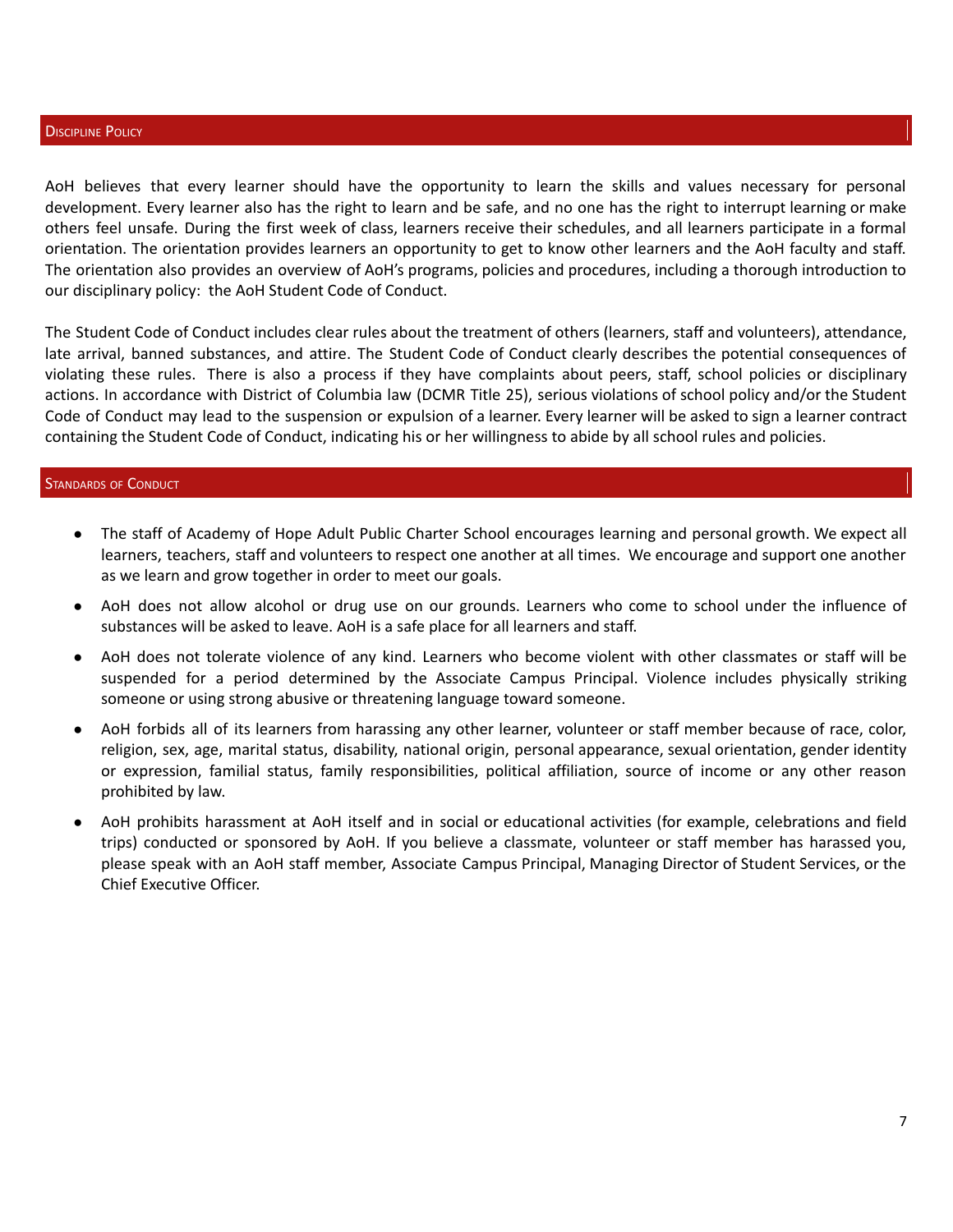#### STUDENT RIGHTS WITH RESPECT TO SUSPENSIONS

Students have the right to receive an appropriate education. Listed below are the student rights that are relevant to school discipline:

- $\Box$  Students have the right to enjoy peaceful and meaningful freedom of speech, press, assembly, and religion on school property and at school-sponsored events.
- $\Box$  Students may not be excluded from their regular school program or denied instructional time in the absence of a documented, official, disciplinary intervention (i.e. suspension or expulsion).
- $\square$  Students must be given an opportunity to tell their side of the story before a decision is made to place them on in-school, short-term, long-term, or extended suspension or expulsion.
- $\Box$  Students will be returned to their regular educational program once the conditions of a suspension or expulsion are met.
- $\Box$  Behaviors that should not result in suspension include, but are not limited to, cutting class, or unexcused absences.
- $\Box$  Students are entitled to receive written notification of why they are being removed from the classroom or school for disciplinary reasons.
- $\Box$  Students are entitled to a conference with the associate principal at the time when a decision is made to remove them from the classroom or school for disciplinary reasons.
- $\Box$  Students are entitled to make up classwork and assignments without penalty when they are excluded from school for any period of time. Teachers are required to provide students all daily classwork and assignments and will correct and return all completed work to students on a weekly basis. Students are responsible for completing classwork and assignments in a timely manner.
- $\Box$  Students cannot be suspended for more than three consecutive school days without the CAO's approval.

Academy of Hope recognizes the effectiveness of restorative practice methods and other progressive disciplinary measures that build positive relationships. These interventions are a shift away from overly harsh and punitive disciplinary responses. Instead, they educate students about the harm caused by their actions, while seeking to reunite them with the school community.

#### OUT-OF-SCHOOL SUSPENSION GUIDELINES

Out-of-school suspensions of up to 5 days are used when learners severely violate the expectations of the community of Academy of Hope. This step is never taken lightly, and is a decision made based on input from the school administration staff, student support staff, and faculty.

The following categories are examples of behaviors that may result in a learner being suspended:

Disruptive behavior that is on-going and uncontrollable, including harassment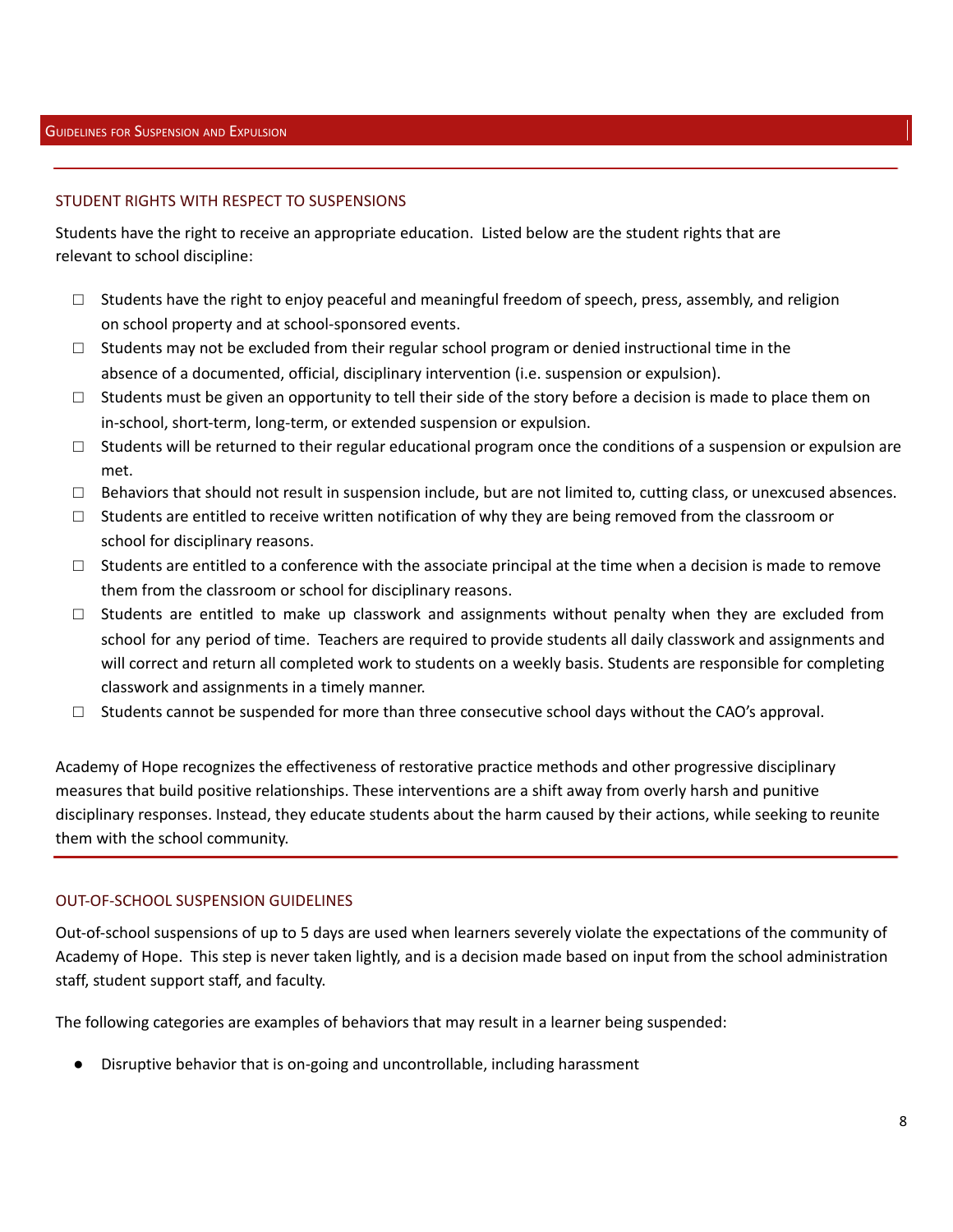- Behavior that is a danger to the learner or to others, including the use of threatening language and the possession or use of drugs or alcohol while at school
- Other extreme behaviors that may deserve suspension based on the frequency of the behavior, the riskiness of behavior, and the learner's openness to following instructions
- Theft

At least one day prior to returning to classes at Academy of Hope from an out-of-school suspension, the learner is required to have a meeting with school administration and student support staff. Prior to the meeting, the learner is expected to prepare a written statement to take responsibility for his/her actions that led to the suspension and propose a plan to avoid similar actions in the future. During the meeting, a behavior intervention plan is created and implemented in order to help the learner to avoid the problem behavior in the future.

# EXPULSION GUIDELINES

In rare instances, learner behavior may be so severe that expulsion is appropriate. Expelling a learner is never considered lightly and requires the consensus of the Campus Principal and Managing Director of Student Services. Typically, student support staff and faculty also participate in the decision process.

As a school, one of our most important responsibilities is to create an environment that is safe for everyone. We take that seriously and act accordingly. As a result, expulsion is considered when we believe that a learner may be a danger to self or others. Except in extreme instances when a learner's behavior might warrant immediate expulsion, we first try to create a plan that meets both the community's need for safety and the needs of the learner. If the plan fails, then we may move to expel the student.

Grounds for immediate expulsion may include, but are not limited to:

- Physical violence or assault
- Brandishing, use, or threat of a weapon
- The sale of drugs on campus
- Theft

Except in cases of extreme behavior, a learner is expelled only after the learner's team has worked closely with the learner to change the problem behaviors. After expulsion, learners are not permitted to attend classes for the current session or to be present on either campus for the duration of the expulsion. If the current session is near its end, the expulsion may carry over to the next session. At the end of the expulsion, a student may complete the application and registration process to return to Academy of Hope and must also complete a more extensive appeal to return that includes a restorative justice process.

# DUE PROCESS AND APPEALS PROCESS FOR SUSPENSION AND EXPULSION DECISIONS

In accordance with school policy, students have a right to appeal a suspension or expulsion within 10 days after receiving the final decision on the disciplinary action. The student also has a right to a hearing that can be requested in a written appeal. The **Campus Principals** will schedule the hearing (if requested) or render a written decision within 10 days from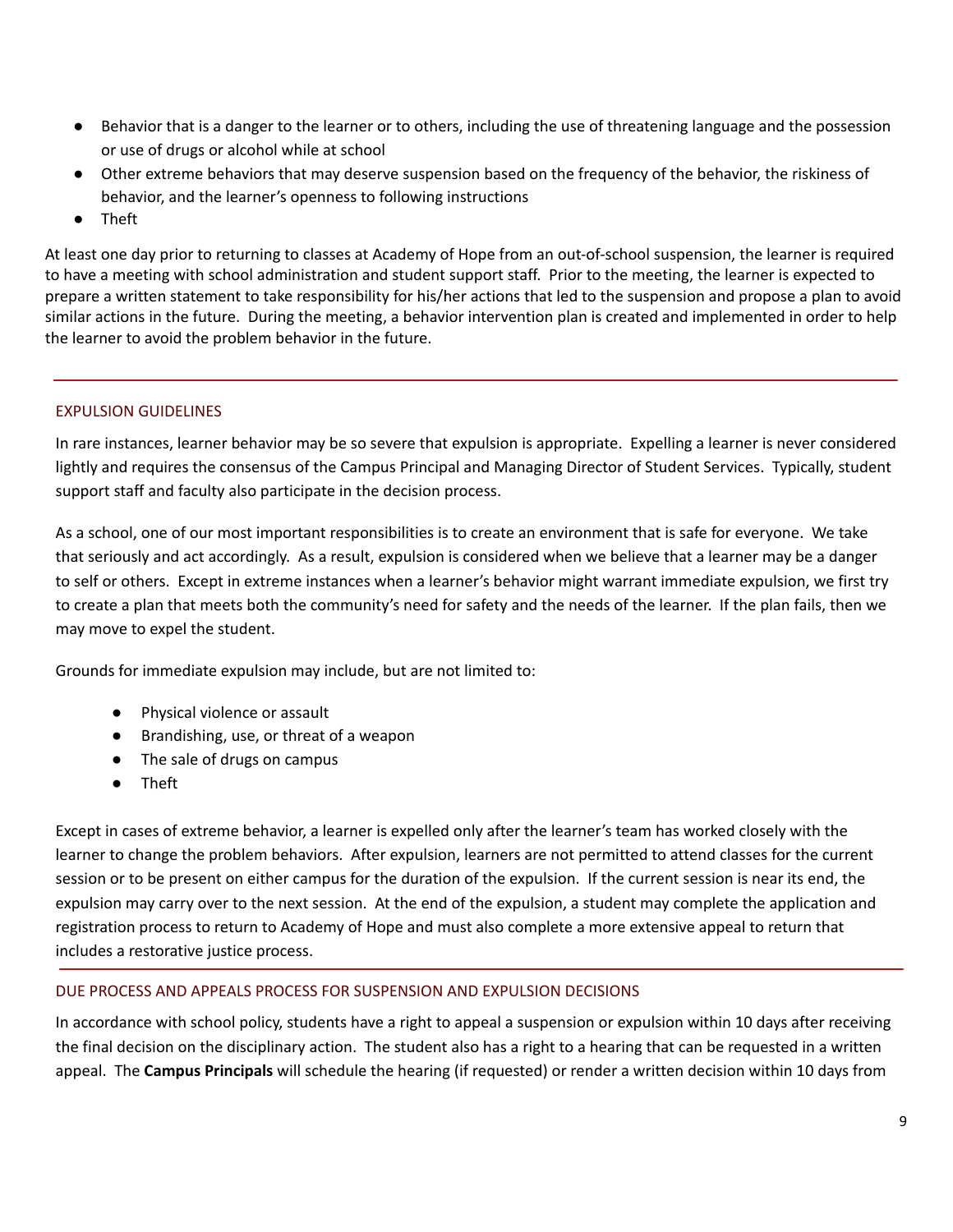receiving the appeal. If this decision is not made within 10 days, the student will be allowed to return to school unless there is a finding that the student's return would pose an imminent threat of serious harm to other students or staff.

In the event a student disagrees with the outcome of a disciplinary decision, they may appeal the determination to the **Chief Academic Officer, Michael Durant.** This appeal should be submitted no later than 5 days after the decision to uphold the suspension or expulsion. The Chief Academic Officer will render a final decision no later than 5 days from receipt of the appeal.

In the event a student disagrees with the outcome of a disciplinary decision made by the Chief Academic Officer, they may appeal the determination to the **Chief Executive Officer and/or AoH Board Chair.**

## Admission Preference Policy

- 1. Academy of HOPE Adult Public Charter School does not have any "Admission Preferences" for Learners for the SY 2021-22.
- 2. Academy of HOPE Adult Public Charter School does not have any "Transfer Preference" for Learners for the SY 2021-22.

## **GRIEVANCE OR COMPLAINT PROCEDURE**

A learner who has a complaint or grievance against another learner in a class should first discuss the issue or concern with the class teacher. If the learner is not satisfied, the learner should discuss the situation with their **Student Support Specialist**.

| Name                                 | Email                | <b>Phone Number</b>   |
|--------------------------------------|----------------------|-----------------------|
| Shaquierra Baker - Ward 5 Daytime    | shaquierra@aohdc.org | 202-269-6623 ext. 103 |
| Shatyra Henry - Ward 5 Evening       | shatyra@aohdc.org    | 202-269-6623 ext. 142 |
| <b>Thomas Webb - Ward 8 Daytime</b>  | thomas@aohdc.org     | 202-269-6623 ext. 231 |
| <b>Porsha James - Ward 8 Daytime</b> | porsha@aohdc.org     | 202-269-6623 ext. 234 |
| Ayaba Sedjro - Ward 8 Evening        | ayaba@aohdc.org      | 202-269-6623 ext. 209 |

A learner who has a complaint or grievance against a teacher should discuss the problem with the teacher. If the learner does not feel comfortable approaching the teacher or the learner is not satisfied with the solution after approaching the teacher, the learner should present the problem to the **Campus Principal.**

| Name                                     | Email                     | <b>Phone Number</b>   |
|------------------------------------------|---------------------------|-----------------------|
| <b>Richmond Onokpite - Ward 5 Campus</b> | <u>richmond@aohdc.org</u> | 202-269-6623 ext. 149 |
| <b>Graciano Petersen</b> Ward 8 Campus   | graciano@aohdc.org        | 202-373-0246 ext. 215 |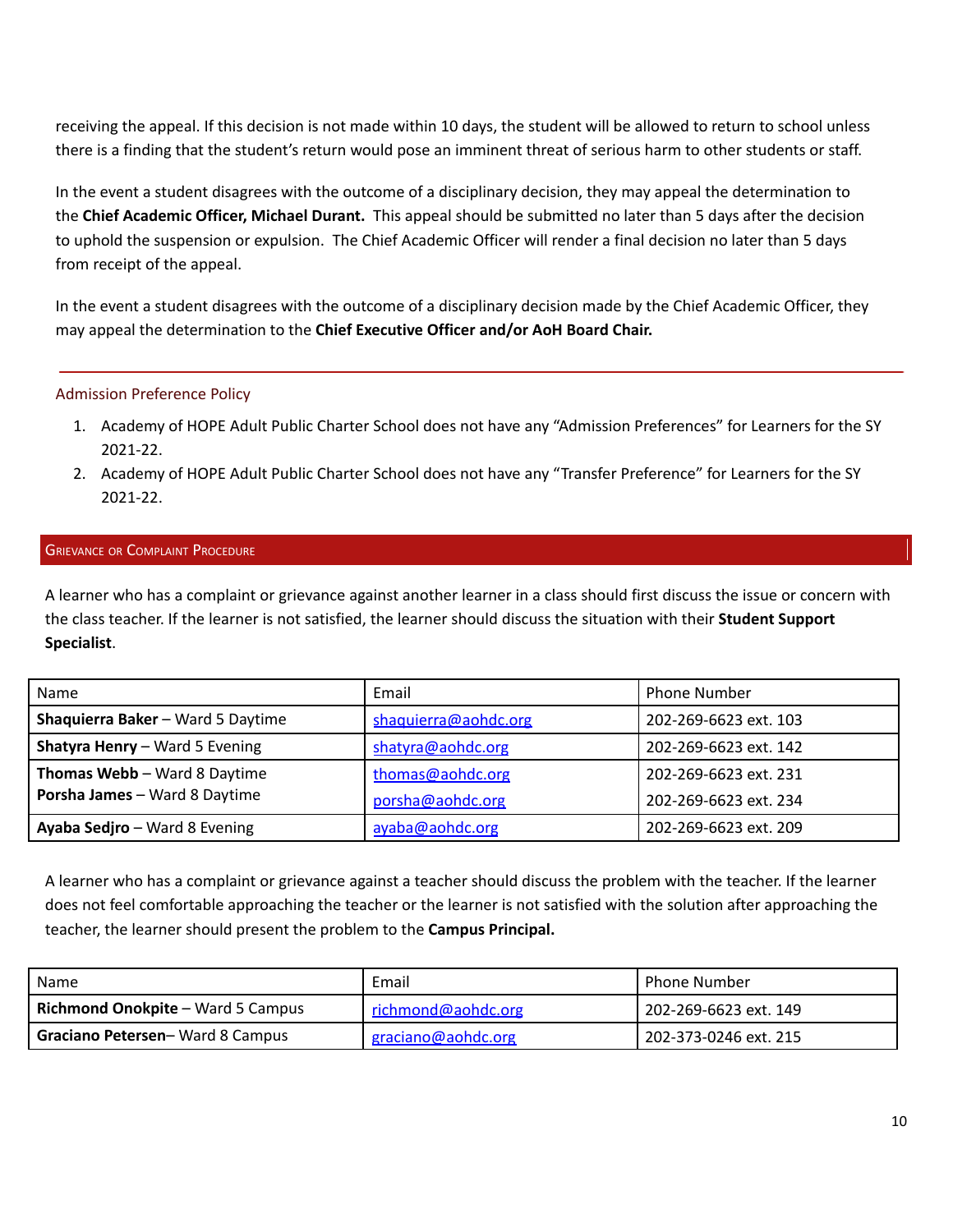A learner who has a complaint or grievance against a staff member should discuss the issue with the staff member. If the learner does not feel comfortable approaching the staff member or, if after discussing the problem with the staff member is still not feeling satisfied, the learner should take the grievance to the **Chief Operations Officer, Tiffany Godbout** at 202-269-6623 ext. 132 or by email: [Tiffany@aohdc.org](mailto:Tiffany@aohdc.org)

A learner who has a complaint or grievance against a decision made during the implementation of a policy may appeal the decision by contacting the **Chief Academic Officer, Michael Durant** at 202-269-6623 or by email: [mdurant@aohdc.org](mailto:mdurant@aohdc.org)

A learner who cannot resolve a complaint or grievance through school leadership may contact the Academy of Hope Board Chair, Y.K. Karen Leung at **[boardchair@aohdc.org](mailto:boardchair@aohdc.org)**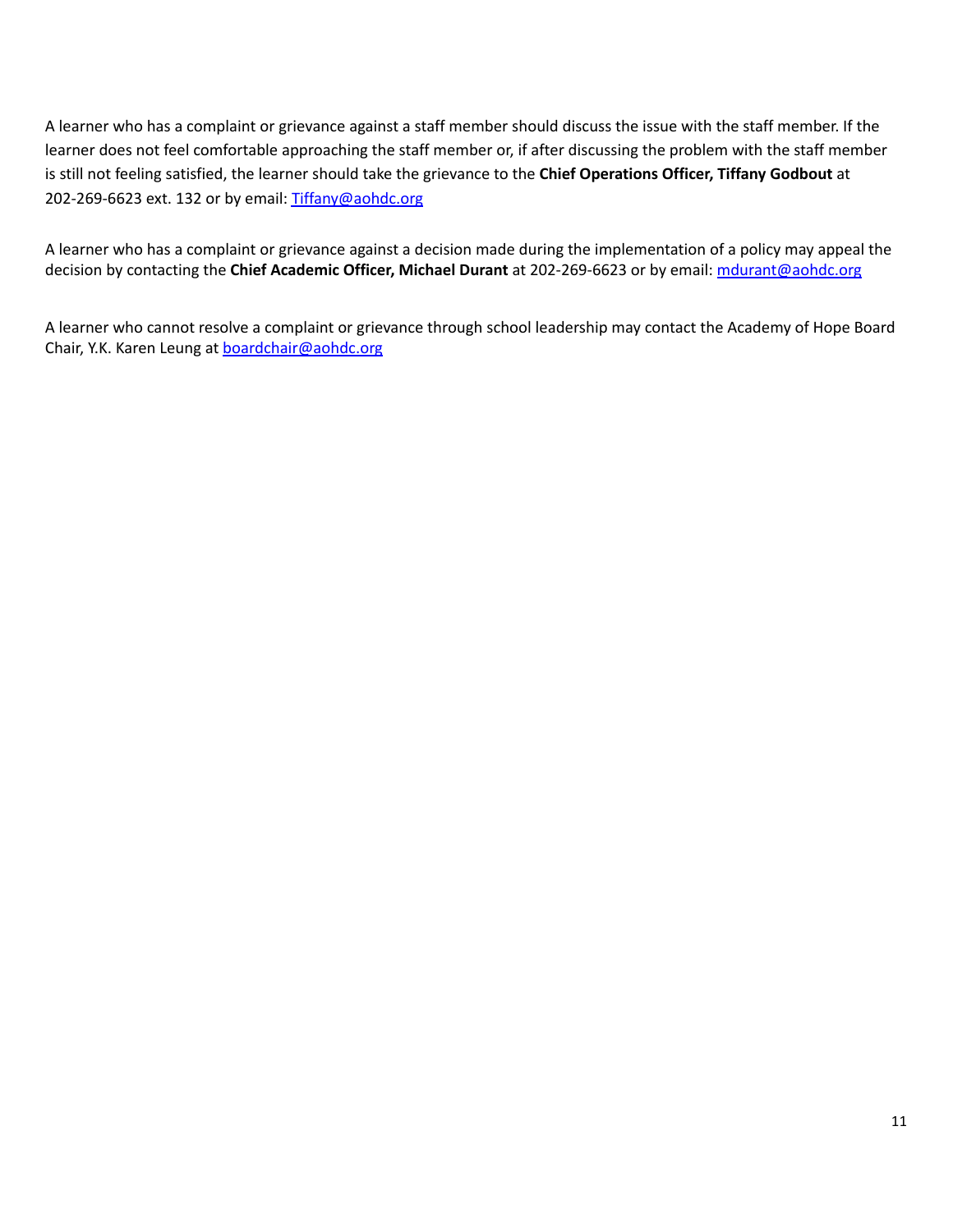Learners will be notified of the Family Educational Rights and Privacy Act (FERPA) when signing their enrollment documents. A copy of the learners "Notification of Rights under FERPA" is provided to them during registration and in this manual and is reviewed during orientation. Learners with further questions regarding their rights under FERPA should contact their site principal or registrar or contact school officials as identified in the Notification of Rights under FERPA.

The Family Educational Rights and Privacy Act (FERPA) affords parents and students age 18 or older ("eligible students") certain rights with respect to the student's education records. These rights are:

- (1) **The right to inspect and review** the student's education records within 45 days of the day Academy of Hope Adult Public Charter School (AoH) receives a request for access. Parents or eligible students should submit to the Campus Principal a written request that identifies the record(s) they wish to inspect. The Campus Principal or other appropriate school official will make arrangements for access and notify the Parent or eligible student of the time and place where the records may be inspected.
- (2) **The right to request amendment** of the student's education records that the parent or eligible student believes are inaccurate, misleading or otherwise in violation of the student's privacy rights under FERPA. Parents or eligible students may write the Campus Principal, clearly identify the part of the record they want changed and specify why it should be changed. If AoH decides not to amend the record as requested by the Parent or eligible student, the school will notify the Parent or eligible student of the decision and advise them of their right to a hearing regarding the request for amendment. Additional information regarding the hearing procedures will be provided to the Parent or eligible student when notified of the right to a hearing.
- (3) **The right to consent to disclosures of personally identifiable information** contained in the student's education records, except to the extent that FERPA authorizes disclosure without consent. For example, FERPA authorizes disclosure without consent to school officials whom AoH has determined to have legitimate educational interests. A school official is a person employed by AoH as an administrator, supervisor, instructor, or support staff member (including health or medical staff and law enforcement unit personnel); a person or company with whom AoH has contracted to perform a special task (such as an attorney, auditor, medical consultant, or therapist); or a parent or student serving on an official committee, such as a disciplinary or grievance committee, or assisting another school official in performing his or her tasks. A school official has a legitimate educational interest if the official needs to review an education record in order to fulfill his or her professional responsibility.
- (4) **The right to withhold disclosure of directory information**. At its discretion, AoH may disclose basic "directory information" that is generally not considered harmful or an invasion of privacy without the consent of parents or eligible students in accordance with the provisions of District law and FERPA. Directory information includes:
	-
	-
	-
	-
	- E. Participation in Officially Recognized J. Dates of Attendance Activities and Sports
	- A. Student Name F. Weight and Height of Members of Athletic Teams<br>B. Student Address F. C. Diplomas and Awards Received
		- G. Diplomas and Awards Received
	- C. Student Telephone Listing The C. Student's Date and Place of Birth<br>
	D. Name of School Attending The Mames of Schools Previously Atte
		- I. Names of Schools Previously Attended
		-